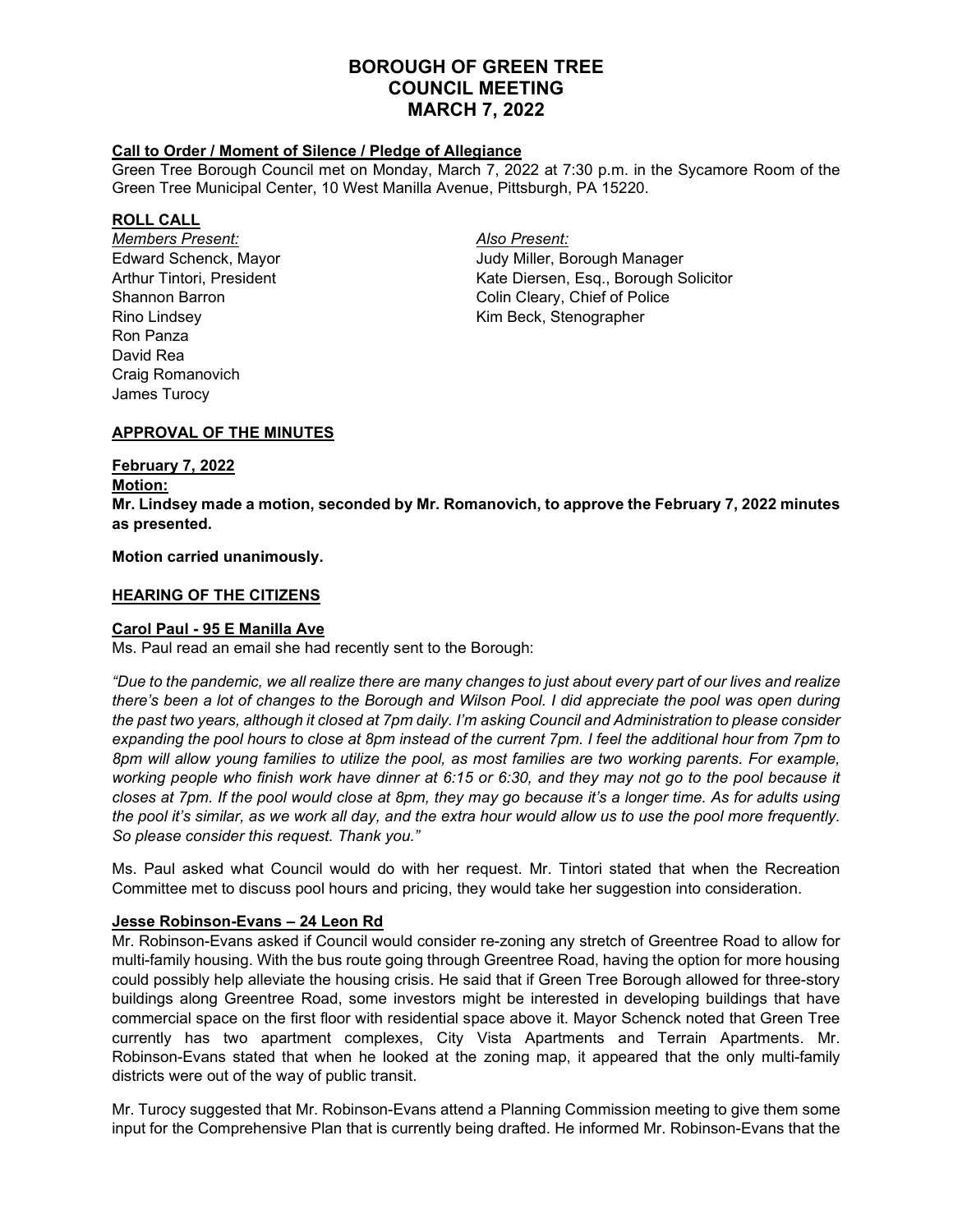Planning Commission meets on the second and fourth Wednesday of the month and would be interested in hearing his thoughts.

Mr. Panza asked if Mr. Turocy was aware of the height restrictions for buildings along Greentree Road, specifically the property at 987 Greentree Road that used to be 7-11. Mr. Turocy explained that he did not know the details on that specific location and would need to refer to the Zoning Use Table.

## **Aldo R. Colautti – 143 Sheldon Ave**

Mr. Colautti stated that he had some concerns he would like to voice regarding the major house fire that occurred on Sheldon Avenue on February 13. His first concern was whether any fire fighters were injured while fighting the fire that morning.

Mr. Colautti stated that his second concern was regarding the fire hydrant at the corner of Sheldon Avenue and Ramey Avenue, which appeared to be damaged or not functioning properly after the fire. He said that part of the fire hydrant was not reassembled properly. When he asked about it at the administrative office on February 16, he was told that there was an issue with the fire hydrant and it was reported to Pennsylvania American Water Company, who is responsible for maintaining the fire hydrants. Mr. Colautti was concerned that the fire hydrant would not function properly in the event of another fire. He said he contacted Pennsylvania American Water Company on February 22 to follow up as a customer, and the fire hydrant was reassembled around March 3.

Mr. Colautti said that his third concern was that he had been hearing reports that some areas were having issues with inadequate water pressure in their fire hydrants and wanted to know if that was a factor during this recent house fire.

Mayor Schenck asked Mr. Dan Short, who was present, if he was aware of any injuries occurring during the fire. Mr. Short stated that there was a slight injury where someone slipped and fell, but that they did not go to the hospital.

Mr. Lindsey clarified that the only issue with the fire hydrant was a cap that was not able to be put back on, and that the cap being off did not affect the operation of the fire hydrant. He stated that if there ever was an issue with a fire hydrant malfunctioning, it would be reported to the dispatcher immediately, so incoming fire companies would know there was an issue with the hydrant. Mr. Lindsey also said that Green Tree has excellent water pressure in their fire hydrants, so there would not be an issue with water pressure unless a fire hydrant was malfunctioning.

### **COMMITTEE BUSINESS REPORTS**

### **A. Finance and General Policy – Mr. Turocy**

**1. Motion:**

**Mr. Turocy made a motion, seconded by Mr. Lindsey, to ratify the actions of the Borough Manager in paying the February 2022 invoices from the General Fund totaling \$77,358.03; Sanitary Sewer Maintenance Fund totaling \$4,159.50; Payroll Accounting totaling \$199,362.22; and Education Service Agency totaling \$3,719.84.**

**Motion carried unanimously.**

**2. Motion:**

**Mr. Turocy made a motion, seconded by Mr. Lindsey, to approve payment of the March 2022 invoices from the General Fund totaling \$500,292,08\*; Sanitary Sewer Maintenance Fund totaling \$7,635.75; Capital Projects totaling \$150.00; and Bond Fund totaling \$18,653.73. \****Included ALCOSAN invoice \$360,506.10.*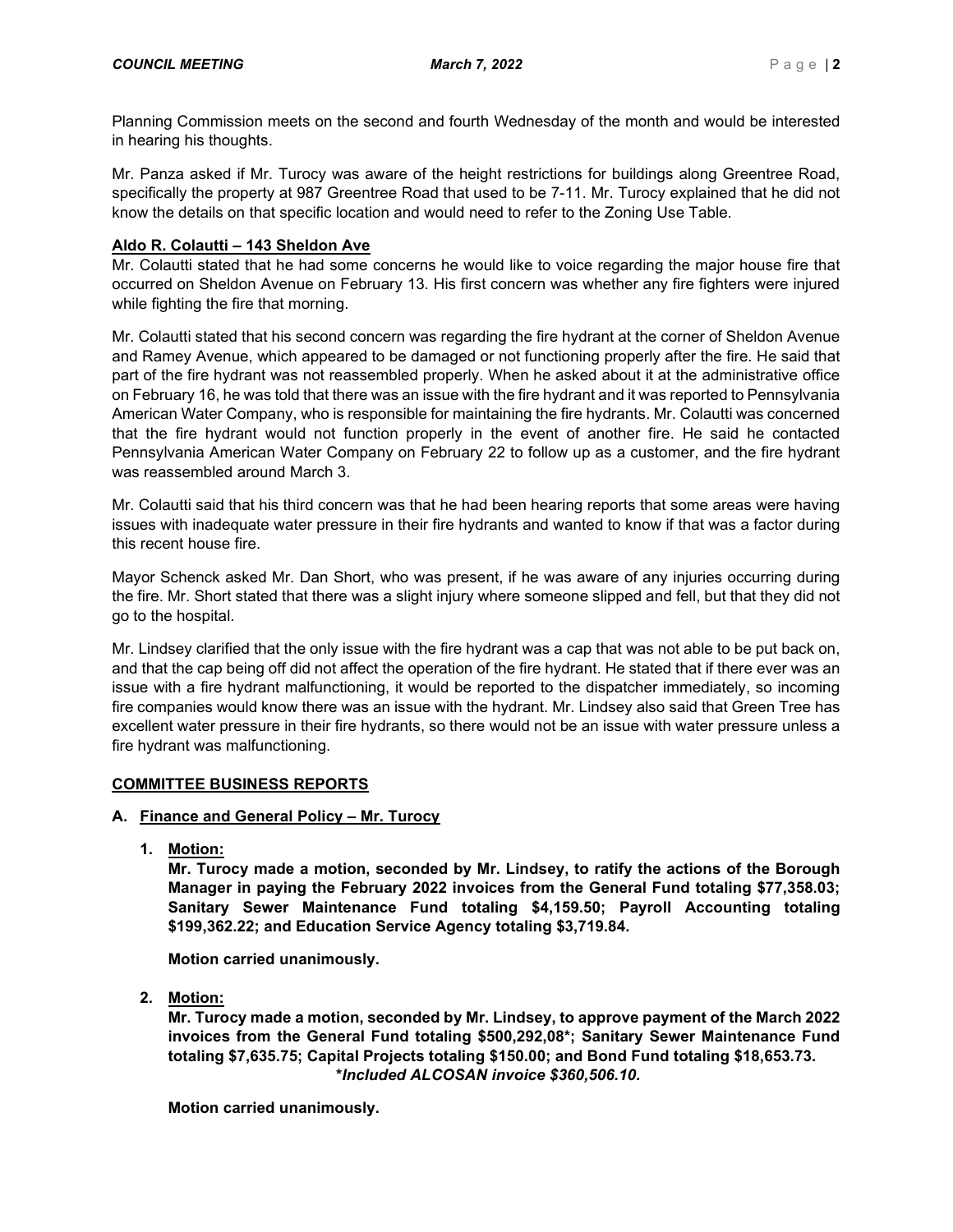**3. Motion:**

**Mr. Turocy made a motion, seconded by Mr. Lindsey, to designate the Official Publication to be the Pittsburgh Post-Gazette.**

**Motion carried unanimously.**

**4. Motion:**

**Mr. Turocy made a motion, seconded by Mr. Lindsey, to designate the Official Borough Auditor to be Hosack, Specht, Muetzel, & Wood and authorize the Proper Officers to Sign Agreement for Services.**

**Motion carried unanimously.**

**5. Motion:**

**Mr. Turocy made a motion, seconded by Mr. Lindsey, to designate Craig Romanovich as the Char West COG Representative and James Turocy as Alternate Representative.**

**Motion carried unanimously.**

### **6. Ordinance #1863 Setting Salary and benefits for the Borough Manager**

# **Motion:**

**Mr. Turocy made a motion, seconded by Mr. Lindsey, to pass Ordinance #1863, setting salary and benefits for the Borough Manager.**

When asked by a resident what the Borough Manager's salary would be, Mr. Lindsey responded that a right-to-know request would need to be filed with the Borough to obtain that information.

# **Roll Call Vote**

| Mr. Turocy         | Yes |
|--------------------|-----|
| Ms. Barron         | Yes |
| Mr. Lindsey        | Yes |
| Mr. Panza          | Yes |
| Mr. Rea            | Yes |
| Mr. Romanovich     | Yes |
| <b>Mr. Tintori</b> | Yes |

**Motion carried unanimously.**

# **7. Ordinance #1864**

**Setting Salary and benefits for Colin Cleary as Chief of Police**

# **Motion:**

**Mr. Turocy made a motion, seconded by Mr. Romanovich, to pass Ordinance #1864, setting salary and benefits of Colin Cleary as Chief of Police.**

### **Roll Call Vote**

| Mr. Turocy     | Yes        |
|----------------|------------|
| Ms. Barron     | <b>Yes</b> |
| Mr. Lindsey    | Yes        |
| Mr. Panza      | <b>Yes</b> |
| Mr. Rea        | <b>Yes</b> |
| Mr. Romanovich | Yes        |
| Mr. Tintori    | Yes        |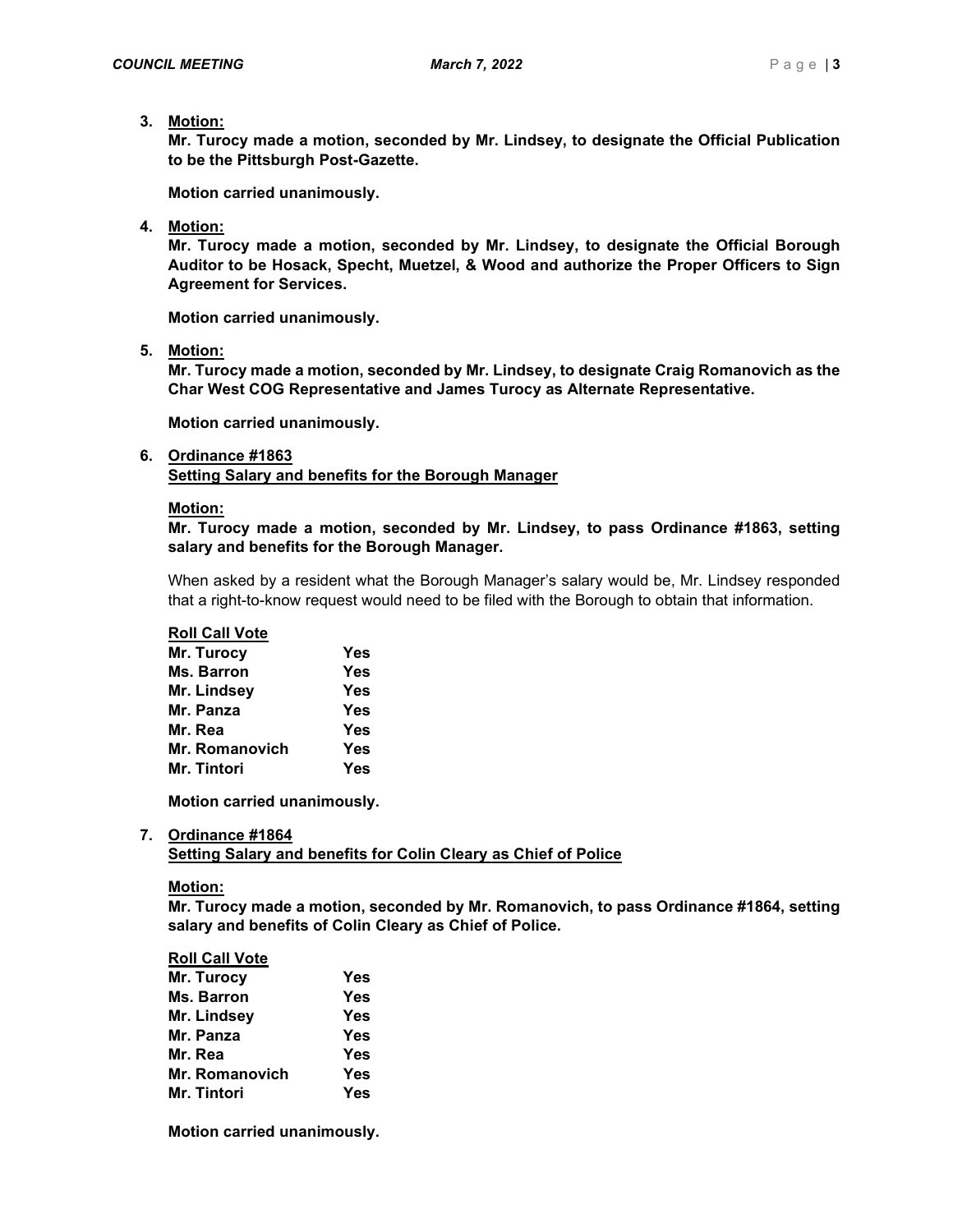### **8. Ordinance #1865**

**Setting Salary and hourly wages for the full time Borough employees**

### **Motion:**

**Mr. Turocy made a motion, seconded by Ms. Barron, to pass Ordinance #1865, setting Salary and hourly wages for the full time and full-time seasonal Borough employees.**

### **Roll Call Vote**

| Mr. Turocy     | Yes        |
|----------------|------------|
| Ms. Barron     | Yes        |
| Mr. Lindsey    | <b>Yes</b> |
| Mr. Panza      | Yes        |
| Mr. Rea        | <b>Yes</b> |
| Mr. Romanovich | Yes        |
| Mr. Tintori    | Yes        |

**Motion carried unanimously.**

### **9. Ordinance #1866**

**Setting hourly wages for the part time and part time seasonal Borough employees**

#### **Motion:**

**Mr. Turocy made a motion, seconded by Mr. Romanovich, to pass Ordinance #1866, setting hourly wages for the part time and part time seasonal Borough employees.**

#### **Roll Call Vote**

| Mr. Turocy        | Yes        |
|-------------------|------------|
| <b>Ms. Barron</b> | Yes        |
| Mr. Lindsey       | <b>Yes</b> |
| Mr. Panza         | Yes        |
| Mr. Rea           | Yes        |
| Mr. Romanovich    | Yes        |
| Mr. Tintori       | Yes        |

**Motion carried unanimously.**

### **10. Ordinance #1867**

**Setting hourly wages for the Special School Police**

### **Motion:**

**Mr. Turocy made a motion, seconded by Mr. Lindsey, to pass Ordinance #1867, setting hourly wages for the Special School Police.**

# **Roll Call Vote Mr. Turocy Yes Ms. Barron Yes Mr. Lindsey Yes Mr. Panza Yes Mr. Rea Yes Mr. Romanovich Yes Mr. Tintori Yes**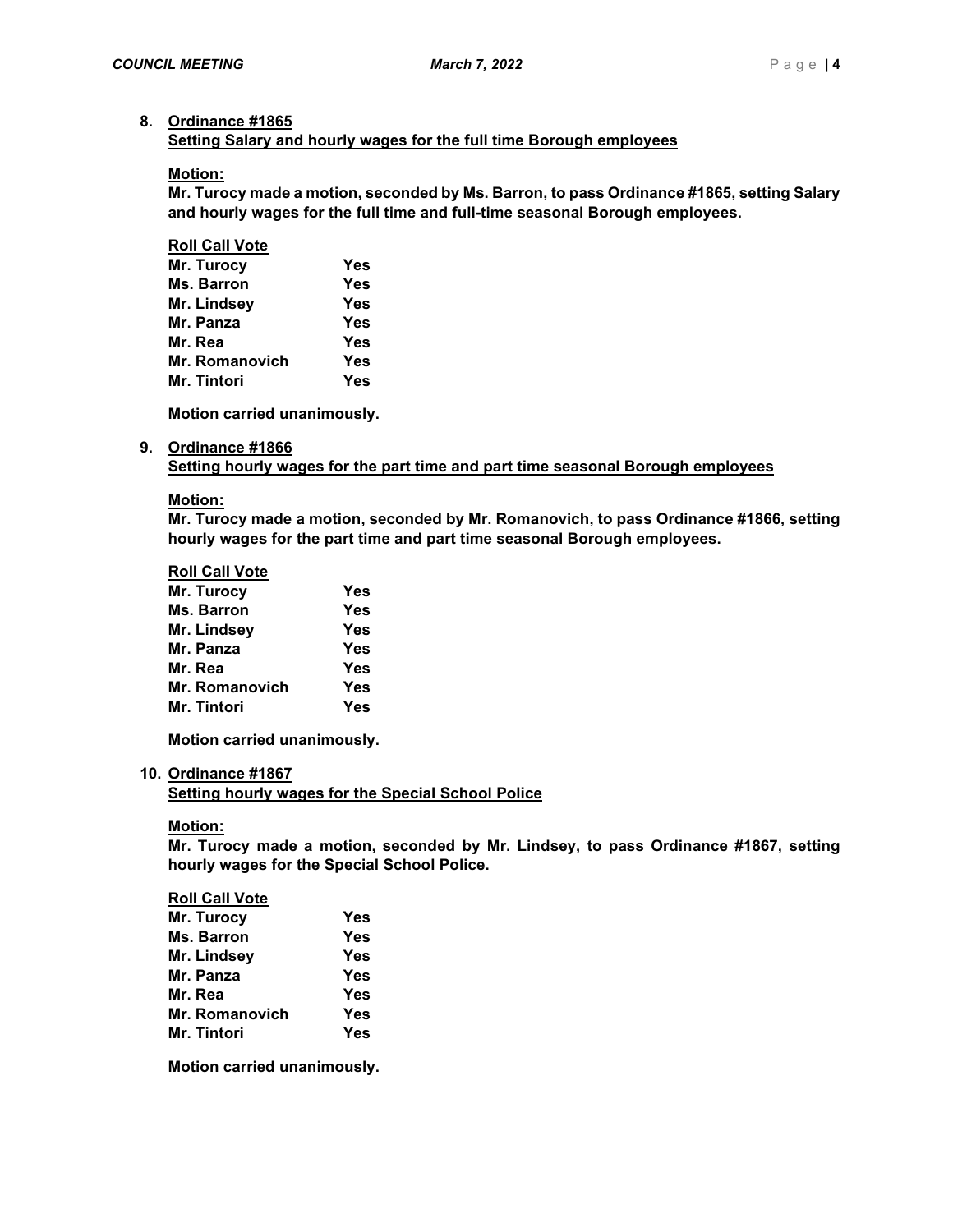# **11. Motion:**

**Mr. Turocy made a motion, seconded by Mr. Rea, to authorize the Borough Manager to execute a contract with Revize for the purpose of re-development of the Green Tree Borough website, in accordance with the Borough Manager's correspondence dated February 23, 2022.**

**Motion carried unanimously.**

# **12. Motion:**

**Mr. Turocy made a motion, seconded by Mr. Romanovich, to amend the March 7, 2022 Council Agenda by adding Resolution #1304 which will authorize the Borough Manager to file an application for the Statewide Local Share Assessment Grant in the amount of \$1,000,000 to be used for the Green Tree Borough Pollution Reduction Plan Improvements Project.** 

**Motion carried unanimously.**

## **13. Resolution #1304**

**Authorizing the Application for a Statewide Local Share Assessment Grant**

**Motion:**

**Mr. Turocy made a motion, seconded by Mr. Romanovich, to approve Resolution #1304, authorizing the Borough Manager to file an application for a Statewide Local Share Assessment Grant in the amount of \$1,000,000 to be used for the Green Tree Borough Pollution Reduction Plan Improvements Project.**

| <b>Roll Call Vote</b> |            |
|-----------------------|------------|
| Mr. Turocy            | Yes        |
| Ms. Barron            | <b>Yes</b> |
| Mr. Lindsey           | Yes        |
| Mr. Panza             | Yes        |
| Mr. Rea               | <b>Yes</b> |
| Mr. Romanovich        | Yes        |
| Mr. Tintori           | <b>Yes</b> |
|                       |            |

**Motion carried unanimously.**

# **B. Planning and Zoning – Mr. Rea**

Mr. Rea stated that on February 22 the Planning and Zoning Committee, along with Ms. Cheryl Bakin, chair of the Planning Commission, and Mr. John Becker, chair of the Zoning Hearing Board, interviewed several candidates for one open seat each on the Planning Commission and Zoning Hearing Board. Ms. Bakin and Mr. Becker were invited to participate in the interview process so they could explain the functions of their boards, ask each candidate questions, and provide feedback and evaluation of the candidates' experience and qualifications. Mr. Rea noted that both Ms. Bakin and Mr. Becker seemed to appreciate the opportunity to participate, and the Planning and Zoning Committee appreciated having them in attendance. He said that all of the candidates that were interviewed have a passion to serve and get involved with Green Tree Borough.

# **1. Motion:**

**Mr. Rea made a motion, seconded by Mr. Panza, to appoint Ms. Chelsea Moran to the Zoning Hearing Board for a 3-year term to expire on December 31, 2024.**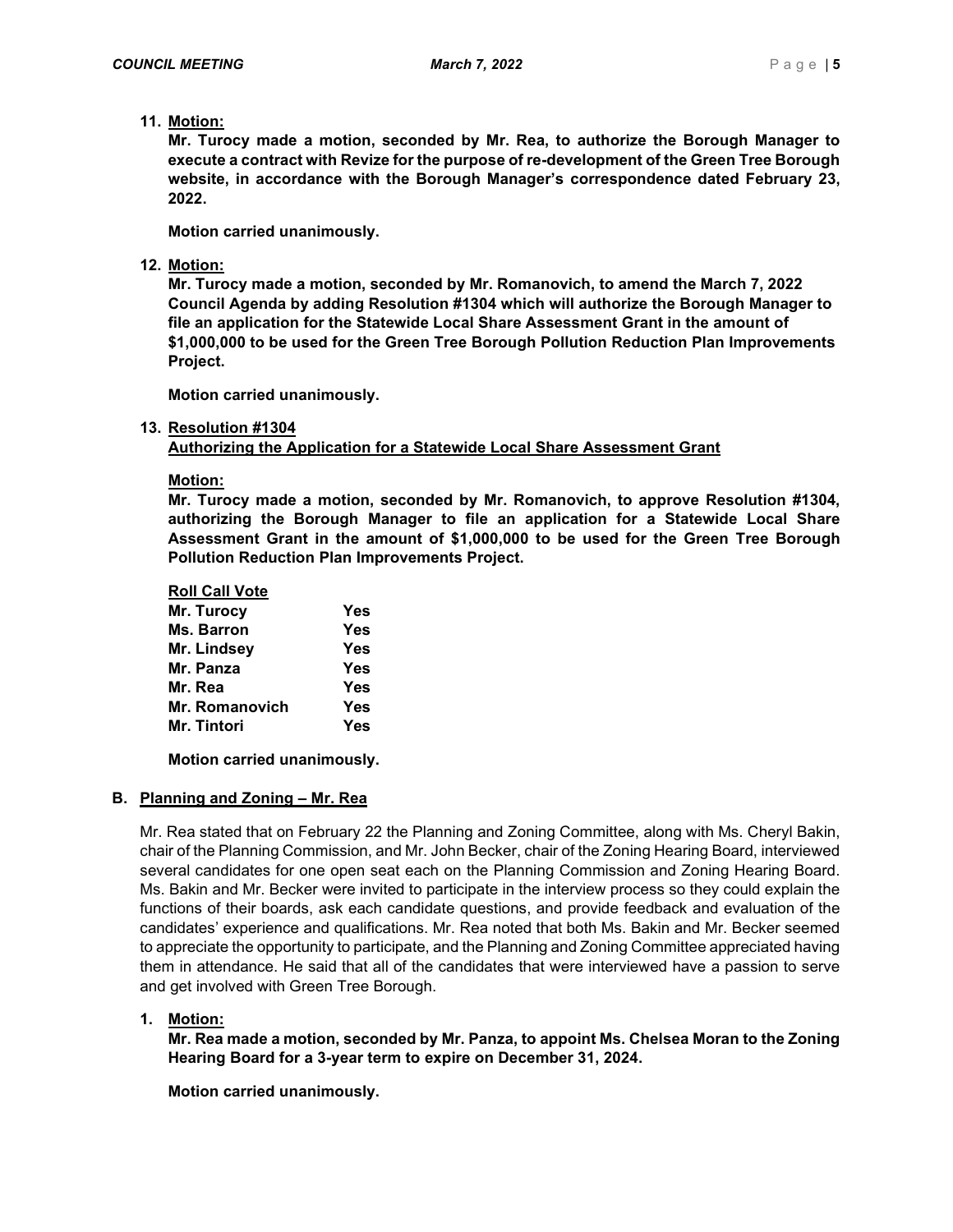**2.** Mr. Rea stated that the Planning and Zoning Committee did not reach a consensus regarding the Planning Commission appointment. He said that after the meeting on February 22 he had spoken with Ms. Bakin, and they were in agreement that Mr. Nathan Pazsint was the most qualified candidate and had the most experience in Planning and Zoning. Mr. Pazsint is a commercial real estate broker and Mr. Rea and Ms. Bakin agreed that he would add the most value to the Planning Commission.

## **Motion:**

# **Mr. Rea made a motion, seconded by Mr. Lindsey, to appoint Mr. Nathan Pazsint to the Planning Commission for a 4-year term to expire on December 31, 2025.**

Mr. Tintori noted that Council was looking to the Planning and Zoning Committee for their recommendation and asked if the rest of the committee was in agreement regarding this appointment. Mr. Panza stated that the committee had originally come to a consensus regarding a different candidate, but that conversations happened that did not involve the entire committee, and the appointment had changed. Since there was already a vote on the floor, Mr. Panza suggested that they make another recommendation if this vote did not pass.

Ms. Barron stated that board appointments had been causing a lot of stress and strife for Council the past few months, and she was hoping they would be able to move beyond these issues with tonight's vote. She said that as a council, they had an opportunity to be more transparent in engaging with the community by advertising board openings to the community and informing them on how they can apply for the various boards. There are many residents who would like to volunteer with Green Tree but do not understand the process. Ms. Barron said that Council had an opportunity to have clear guidance, to have an invitation that is open to all, and to improve the process for our community to avoid confusion or lack of information.

Mr. Rea stated that he did not believe that anyone would argue that the process hadn't been transparent. He said that he believed there were more volunteers applying for this round of board appointments than there had been in the past. Mr. Rea stated that it was his obligation as the committee chair to put forth the most qualified candidate. He explained that Mr. Pazsint was a commercial real estate broker who was well versed in commercial real estate and the real estate market, which would be beneficial for the Planning Commission and the borough. He said that the chair of the Planning Commission, Ms. Bakin, agreed that Mr. Pazsint was the most qualified candidate.

Mayor Schenck noted that the borough needed to advertise open board positions to the best of their ability and that the process could possibly be improved. He said that with so many qualified residents stepping forward to volunteer, he did not see an issue with the Planning and Zoning Committee not coming to a consensus before voting. Mr. Tintori noted that the Borough was in the process of updating their website, which would help improve the communication between the Borough and its residents.

# **Motion carried 4-2-1. Mr. Panza and Mr. Turocy voted "nay." Mr. Romanovich abstained.**

# **C. Public Safety/Public Safety Equipment – Mr. Lindsey**

**1.** Mr. Lindsey stated that he had recently been made aware of an opening on the Medical Rescue Team South Authority (MRTSA) board. The Public Safety/Public Safety Equipment Committee communicated via email and came to an agreement that Mr. Matthew McKinsey was the most qualified candidate out of the applications that were received. Mr. Lindsey thanked Mr. George Yamalis for the time he spent on the MRTSA board and his commitment to serving Green Tree Borough.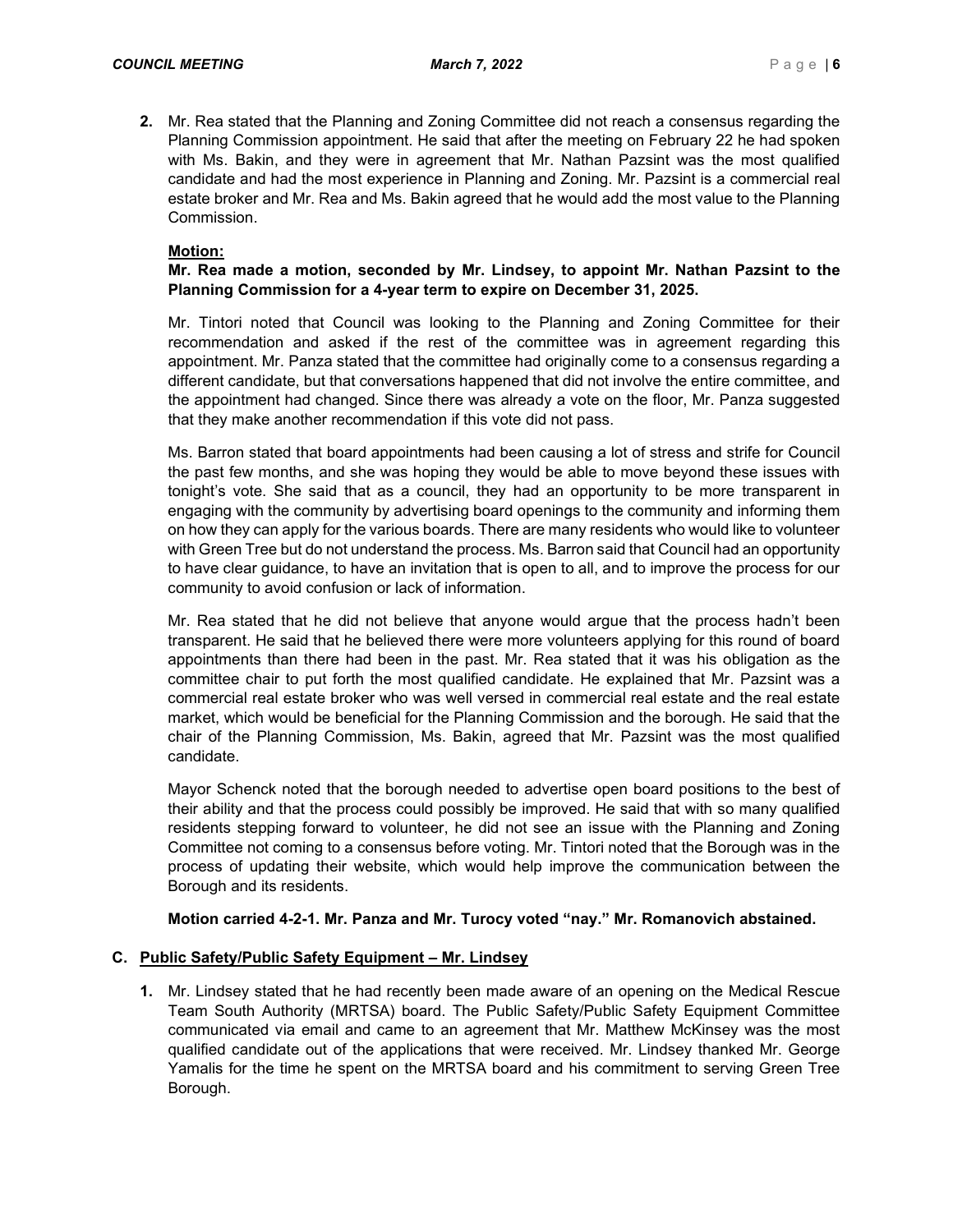# **Motion:**

# **Mr. Lindsey made a motion, seconded by Mr. Romanovich, to appoint Mr. Matthew McKinsey to the MRTSA Board for a 5-year term to expire on December 31, 2026.**

Ms. Barron stated that she believed the Borough could do a better job of knowing when terms are going to expire and should be more transparent in letting residents know when there are open positions for these boards and committees. She noted that not all residents are aware of when or how they can apply for various boards and committees in the Borough.

## **Motion carried unanimously.**

## **COMMITTEE CHAIR REPORTS**

## **A. Finance and General Policy – Mr. Turocy**

Mr. Turocy had nothing to report at this time.

## **B. Infrastructure – Mr. Romanovich**

- 1. Mr. Romanovich stated that the Infrastructure Committee had met with Mr. Jason Stanton from Lennon, Smith, Souleret Engineering, Inc. earlier this evening to discuss various infrastructure concerns within the Borough.
- 2. Mr. Romanovich reported that the sewer repair at the Whiskey Run location was completed on March 4.
- 3. Mr. Romanovich stated that the Borough had budgeted \$700,000 for street repairs, which would be starting soon. Ms. Miller clarified that \$300,000 of that \$700,000 was being carried over from the 2021 budget.

# **C. Planning and Zoning – Mr. Rea**

**1.** Mr. Rea reported that he and Ms. Barron had met with several website vendors regarding the new website development. He stated that he was looking forward to the process of bringing the borough website up to date.

Mr. Rea stated that as the Borough worked on developing its new website, Council needed to consider Green Tree's identity and brand. With the number of experts in Green Tree interested in volunteering with the Borough, Mr. Rea suggested that Council consider creating an advisory board of residents to help build the new website. Ms. Barron noted that she would be interested in working with Mr. Rea on creating a committee of residents to provide input of the wants and needs of the community regarding the development of the new website.

Ms. Miller offered to speak with representatives from other local communities who have recently gone through the process of updating their website to get information about their processes. Council continued discussing the development of the website and how they could get members of the community involved in the process.

# **D. Public Facilities and Equipment – Ms. Barron**

- **1.** Ms. Barron stated that she would be meeting with Ms. Miller later this week to discuss pool renovations and other public facility concerns and would be having a Public Facilities and Equipment committee meeting later in the month.
- **2.** Ms. Barron reported that the Green Tree Library was officially "fine free" as of January 18, 2022, which has been a considerable success.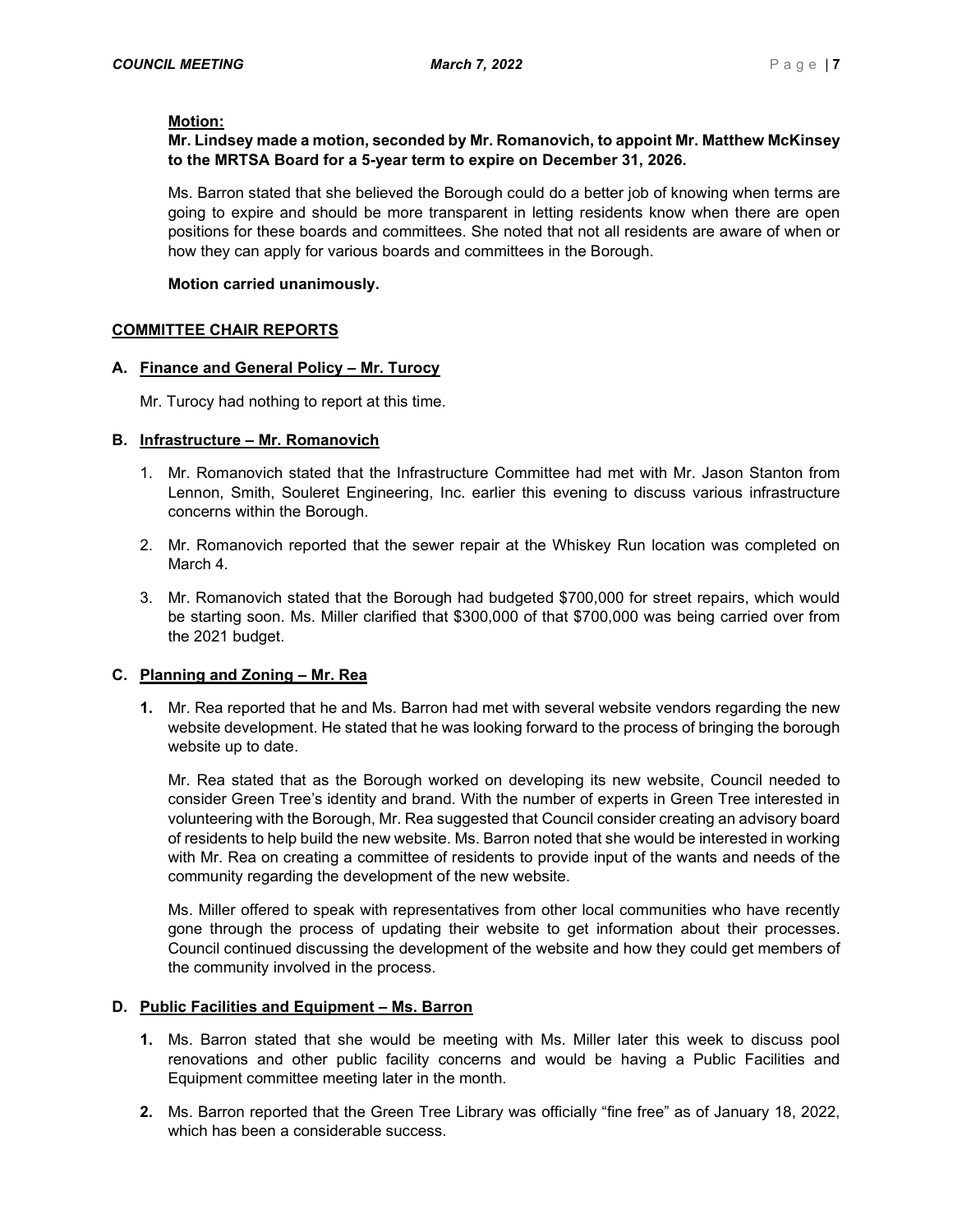## **E. Public Safety/Public Safety Equipment – Mr. Lindsey**

1. Mr. Lindsey thanked the mutual aid fire departments and communities that assisted the Green Tree Fire Company with the fire on Sheldon Ave. He also commended the Green Tree Fire Company for limiting the fire, so it didn't spread to neighboring homes.

## **F. Recreation Programming and Community Welfare – Mr. Panza**

**1.** Mr. Panza noted that the Recreation Programming and Community Welfare committee would be meeting soon to discuss Wilson Park Pool hours and pricing. He said that the committee would take Ms. Paul's suggestion to extend the pool hours into consideration when they had their meeting.

## **MAYOR'S REPORT- Mayor Schenck**

- **A.** Mayor Schenck reported that the Fireman's Ball was last month, and it was a very nice event.
- **B.** Mayor Schenck stated that the Borough had recently purchased two new police vehicles. He said that one would be in operation in about two weeks, with another in operation in April. Mayor Schenck noted that these would be replacing two vehicles that had nearly 100,000 miles each. Mr. Rino asked if one of the vehicles Mayor Schenck was referring to was purchased with last year's budget. He stated that he believed that there was one vehicle purchased last year, with another two vehicles being purchased this year. Chief Cleary clarified that there was a third vehicle that had not been purchased yet.
- **C.** Mayor Schenck said that he and Chief Cleary had met with representatives from the county, along with somebody in charge of Human Services at Safe Haven. He stated that he hoped communication was improving between the Police Department, the Borough, and the Safe Haven Facility. Mayor Schenck noted that there were 26 calls for service in February to Safe Haven. He said that the representative from the county that they had met with informed them that the county was not intending on renewing a contract for Safe Haven. Mayor Schenck said that it appeared that the facility might be closing in the next month.
- **D.** Four Green Tree Police officers participated in the Polar Plunge on February 26. Mayor Schenck congratulated Officers Bacci, Diamond, Gavlik, and Chief Cleary for participating in the Polar Plunge and raising nearly \$4,000 for Special Olympics.
- **E.** Mayor Schenck reminded the residents that he and Chief Cleary would be hosting Office Hours on Saturday, March 19, 9am-11:30am. He encouraged the residents to come chat with them.
- **F.** Mayor Schenck stated that Mr. Lindsey had a Public Safety Committee meeting recently, and it was very productive. Mayor Schenck, Chief Cleary, Mr. Lindsey, Ms., Barron, and Mr. Turocy were in attendance.
- **G.** Mayor Schenck thanked the Green Tree Fire Company for the wonderful job they did containing the house fire on Sheldon Avenue on February 13. The Fire Company was able to keep the fire contained so the two adjoining houses were not affected.

### **PRESIDENT'S REPORT – Mr. Tintori**

**A.** Mr. Tintori reported that he had spoken to the county manager regarding the Safe Haven facility. He was informed by the county manager that the agreement would be ending on March 30, but due to the weather, it might be extended into April. Mr. Tintori noted that there has been effective communication between the Borough, Safe Haven, and the county recently, and hoped that the communication would continue.